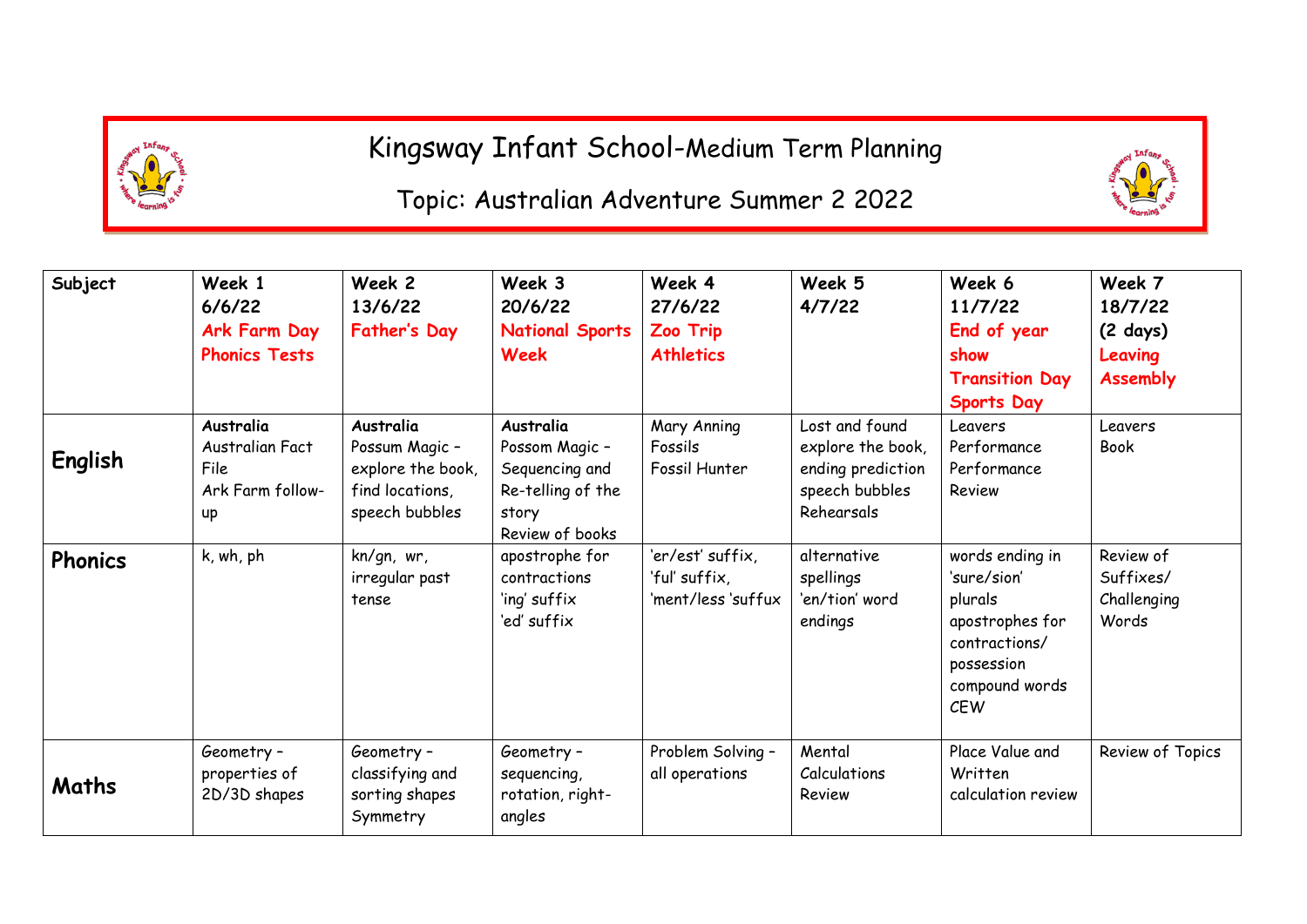| <b>Science</b>                             | Farming and Food<br>Chains                                                                                   | Farming and Food<br>Chains                                                                                 | Food Chains -<br>Energy<br>transference                                                                    | Life Cycle -<br>Butterfly                                      | Life Cycle - Frog                                                 | Changes                                                                                                    |               |
|--------------------------------------------|--------------------------------------------------------------------------------------------------------------|------------------------------------------------------------------------------------------------------------|------------------------------------------------------------------------------------------------------------|----------------------------------------------------------------|-------------------------------------------------------------------|------------------------------------------------------------------------------------------------------------|---------------|
| <b>Humanities</b><br>History/Geo<br>graphy | Australia -<br>Human and<br>Physical<br>features -<br>comparing to UK                                        | Australia -<br>locations                                                                                   |                                                                                                            | Fossils and<br>important people in<br>history - Mary<br>Anning | Geography - map<br>work                                           | Geography - map<br>work                                                                                    |               |
| Art and<br>Design                          | making 3D<br>shapes - nets                                                                                   | Father's day<br>cards                                                                                      | Aboriginal Art                                                                                             | Fossil Art<br>Clay fossils                                     | Van Gogh -<br>plants and<br>flowers using<br>different<br>mediums | Make a toy car -<br>purple mash                                                                            | leavers books |
| Computing                                  | Scratch Junior                                                                                               |                                                                                                            | Scratch Junior                                                                                             |                                                                | Scratch Junior                                                    | Scratch Junior                                                                                             |               |
| <b>RE</b>                                  | Creation of the<br>world and other<br>big ideas                                                              | Creation of the<br>world and other<br>big ideas                                                            | Creation of the<br>world and other<br>big ideas                                                            | Creation of the<br>world and other<br>big ideas                | Creation of the<br>world and other<br>big ideas                   |                                                                                                            |               |
| <b>Music</b><br><b>PPA</b>                 | Charanga -<br>Exploring<br>Improvisations<br>How does Music<br>teach us about<br>looking after<br>our planet | Charanga<br>Exploring<br>Improvisations<br>How does Music<br>teach us about<br>looking after<br>our planet | Charanga<br>Exploring<br>Improvisations<br>How does Music<br>teach us about<br>looking after<br>our planet | Songs for<br>Assemblies                                        | Songs for<br>Assemblies                                           | Charanga<br>Exploring<br>Improvisations<br>How does Music<br>teach us about<br>looking after<br>our planet |               |
| <b>PSHE</b>                                | <b>Jigsaw</b><br>Changing me -<br>life cycles                                                                | <b>Jigsaw</b><br>Changing me -<br>growing from                                                             | <b>Jigsaw</b><br>Changing me-<br>changes in                                                                | <b>Jigsaw</b><br>Changing me -<br>assertiveness                | <b>Jigsaw</b><br>Changing me<br>Transition                        | Transition                                                                                                 |               |